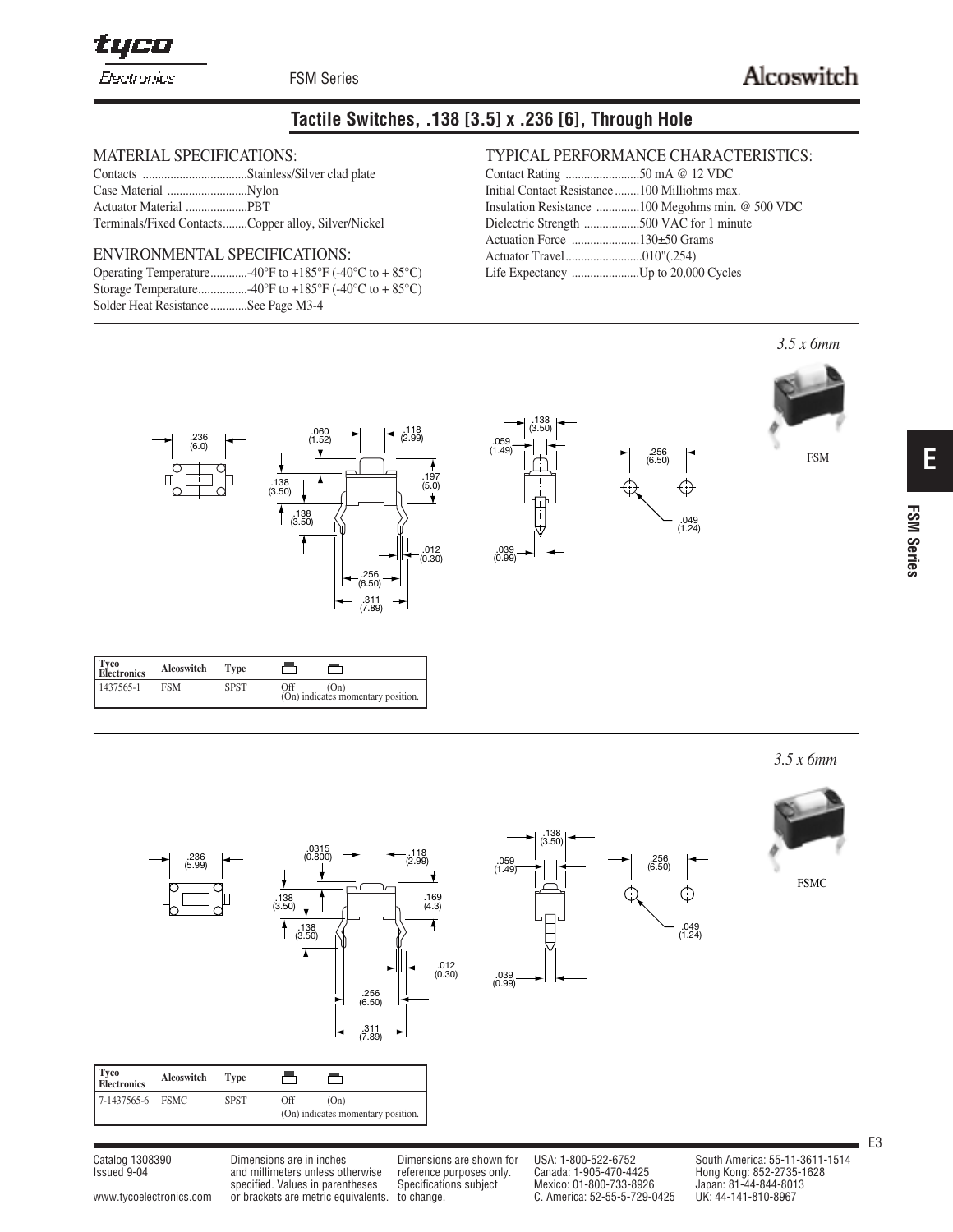# **Tactile Switches, .236 [6] x .236 [6], Through Hole**

#### MATERIAL SPECIFICATIONS:

#### ENVIRONMENTAL SPECIFICATIONS

| Solder Heat Resistance See Page M3-4 |  |
|--------------------------------------|--|

#### PART NUMBERING SEQUENCE

#### TYPICAL PERFORMANCE CHARACTERISTICS:  $50 \text{ mA}$   $\odot$  12 VDC

| Initial Contact Resistance 100 Milliohms max. |  |
|-----------------------------------------------|--|
|                                               |  |
| Dielectric Strength 500 VAC                   |  |
| Actuation Force See page E5                   |  |
|                                               |  |
| Electrostatic Discharge                       |  |
| w/ESD Ground Terminal 5Kv w/no discharge      |  |
|                                               |  |
|                                               |  |



*6 x 6 mm*





E4

**E**

**FSMJ Series**

**FSMJ Series** 

Issued 9-04 and millimeters unless otherwise reference purposes only. Canada: 1-905-470-4425 Hong Kong: 852-2735-1628 . and millimeters unless otherwise reference purposes only. Canada: 1-905-470-4425 Hong Kong: 852-2735<br>specified. Values in parentheses Specifications subject Mexico: 01-800-733-8926 Japan: 81-44-844-801<br>or brackets are metr www.tycoelectronics.com or brackets are metric equivalents. to change. C. America: 52-55-5-729-0425

Catalog 1308390 Dimensions are in inches Dimensions are shown for USA: 1-800-522-6752 South America: 55-11-3611-1514<br>Issued 9-04 and millimeters unless otherwise reference purposes only. Canada: 1-905-470-4425 Hong Kong: 8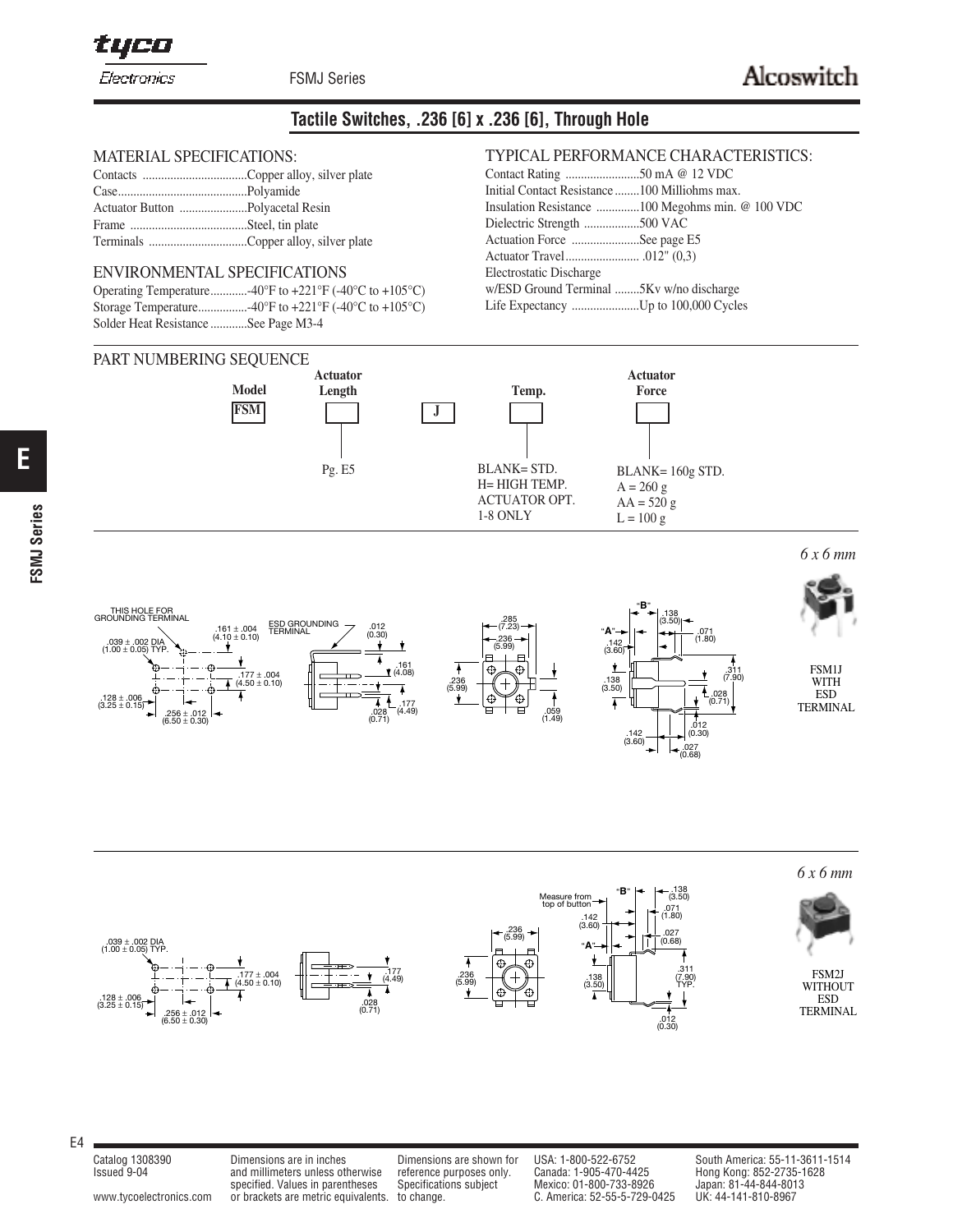tyco

FSMJ Series

# **Tactile Switches, .236 [6] x .236 [6], Through Hole** (Continued)

| <b>TYCO Electronics</b>                              | <b>ALCO</b>                     | <b>DIMENSIONS</b>            |                              | <b>Actuation</b>                  | <b>Actuator</b>                | Life               |
|------------------------------------------------------|---------------------------------|------------------------------|------------------------------|-----------------------------------|--------------------------------|--------------------|
| <b>Part Number</b>                                   | <b>Part Number</b>              | A                            | B                            | Force                             | <b>Material</b>                | <b>Cycles</b>      |
| <b>With Ground Terminal</b>                          |                                 |                              |                              |                                   |                                |                    |
| 1-1437565-5                                          | FSM1J                           | 0.028(0.70)                  | 0.169(4.30)                  | $160\pm50$ gf                     | PBT                            | 100,000            |
|                                                      | <b>FSM1JA</b>                   | 0.028(0.70)                  | 0.169(4.30)                  | 260±50gf<br>$520\pm100$ gf        | PBT                            | 100,000            |
| $\overline{\phantom{0}}$                             | <b>FSM1JAA</b><br><b>FSM1JL</b> | 0.028(0.70)<br>0.028(0.70)   | 0.169(4.30)<br>0.169(4.30)   | $100\pm50$ gf                     | PBT<br>PBT                     | 100,000<br>100,000 |
| 3-1437565-3                                          | FSM3J                           | 0.055(1.40)                  | 0.196(5.00)                  | $160\pm50$ gf                     | PBT                            | 100,000            |
|                                                      | FSM3JA                          | 0.055(1.40)                  | 0.196(5.00)                  | $260\pm50$ gf                     | PBT                            | 100,000            |
| $\overline{\phantom{0}}$                             | FSM3JAA                         | 0.055(1.40)                  | 0.196(5.00)                  | 520±100gf                         | PBT                            | 100,000            |
| 4-1437565-4                                          | FSM3JL<br>FSM5J                 | 0.055(1.40)<br>0.134(3.40)   | 0.196(5.00)<br>0.276(7.00)   | $100\pm50$ gf<br>$160\pm50$ gf    | PBT<br><b>ACETAL</b>           | 100,000<br>100,000 |
|                                                      | FSM5JA                          | 0.134(3.40)                  | 0.276(7.00)                  | $260\pm50$ gf                     | <b>ACETAL</b>                  | 100,000            |
| $\overline{\phantom{0}}$                             | FSM5JAA                         | 0.134(3.40)                  | 0.276(7.00)                  | 520±100gf                         | <b>ACETAL</b>                  | 100,000            |
|                                                      | FSM5JL                          | 0.134(3.40)<br>0.232(5.90)   | 0.276(7.00)                  | $100\pm50$ gf                     | <b>ACETAL</b>                  | 100,000            |
| 5-1437565-1                                          | FSM7J<br>FSM7JA                 | 0.232(5.90)                  | 0.374(9.50)<br>0.374(9.50)   | $160\pm50$ gf<br>$260\pm50$ gf    | PBT<br>PBT                     | 100,000<br>100,000 |
| $\overline{\phantom{0}}$                             | FSM7JAA                         | 0.232(5.90)                  | 0.374(9.50)                  | 520±100gf                         | PBT                            | 100,000            |
|                                                      | FSM7JL                          | 0.232(5.90)                  | 0.374(9.50)                  | $100\pm50$ gf                     | PBT                            | 100,000            |
| 7-1437565-5                                          | FSM9J<br>FSM9JA                 | 0.146(3.70)                  | 0.287(7.30)                  | $160\pm50$ gf<br>$260\pm50$ gf    | <b>ACETAL</b><br><b>ACETAL</b> | 100,000<br>100,000 |
| $\overline{\phantom{0}}$                             | FSM9JAA                         | 0.146(3.70)<br>0.146(3.70)   | 0.287(7.30)<br>0.287(7.30)   | 520±100gf                         | <b>ACETAL</b>                  | 100,000            |
|                                                      | FSM9JL                          | 0.146(3.70)                  | 0.287(7.30)                  | $100\pm50$ gf                     | <b>ACETAL</b>                  | 100,000            |
| 1437565-8                                            | FSM11J                          | 0.173(4.40)                  | 0.315(8.00)                  | $160\pm50$ gf                     | <b>ACETAL</b>                  | 100,000            |
| $\overline{\phantom{0}}$                             | FSM11JA<br>FSM11JAA             | 0.173(4.40)<br>0.173(4.40)   | 0.315(8.00)<br>0.315(8.00)   | $260\pm50$ gf<br>520±100gf        | <b>ACETAL</b><br><b>ACETAL</b> | 100,000<br>100,000 |
|                                                      | FSM11JL                         | 0.173(4.40)                  | 0.315(8.00)                  | $100\pm50$ gf                     | <b>ACETAL</b>                  | 100,000            |
| 1-1437565-0                                          | FSM13J                          | 0.370(9.40)                  | 0.512(13.00)                 | $160\pm50$ gf                     | <b>ACETAL</b>                  | 100,000            |
| 1-1437565-1                                          | FSM13JA                         | 0.370(9.40)                  | 0.512(13.00)                 | $260\pm50$ gf                     | <b>ACETAL</b>                  | 100,000            |
| $\overline{\phantom{0}}$                             | FSM13JAA                        | 0.370(9.40)                  | 0.512(13.00)                 | 520±100gf<br>$100\pm50$ gf        | <b>ACETAL</b><br><b>ACETAL</b> | 100,000            |
| $\overline{\phantom{0}}$                             | FSM13JL<br>FSM15J               | 0.370(9.40)<br>0.527(13.40)  | 0.512(13.00)<br>0.669(17.00) | $160\pm50$ gf                     | <b>ACETAL</b>                  | 100,000<br>100,000 |
| 147916-1                                             | FSM15JA                         | 0.527(13.40)                 | 0.669(17.00)                 | $260\pm50$ gf                     | <b>ACETAL</b>                  | 100,000            |
|                                                      | FSM15JAA                        | 0.527(13.40)                 | 0.669(17.00)                 | 520±100gf                         | <b>ACETAL</b>                  | 100,000            |
| $\overline{\phantom{0}}$                             | FSM15JL<br>FSM17J               | 0.527(13.40)<br>0.193(4.90)  | 0.669(17.00)<br>0.335(8.51)  | $100\pm50gf$<br>$160\pm50$ gf     | <b>ACETAL</b><br><b>ACETAL</b> | 100,000<br>100,000 |
| $\overline{\phantom{a}}$                             | FSM17JA                         | 0.193(4.90)                  | 0.335(8.51)                  | $260\pm50$ gf                     | <b>ACETAL</b>                  | 100,000            |
| ÷                                                    | FSM17JAA                        | 0.193(4.90)                  | 0.335(8.51)                  | $520 \pm 100$ gf                  | <b>ACETAL</b>                  | 100,000            |
|                                                      | FSM17JL                         | 0.193(4.90)                  | 0.335(8.51)                  | $100\pm50$ gf                     | <b>ACETAL</b>                  | 100,000            |
| <b>Without Ground Terminal</b>                       |                                 |                              |                              |                                   |                                |                    |
| 2-1437565-0                                          | FSM2J                           | 0.028(0.70)                  | 0.169(4.30)                  | $160\pm50$ gf                     | PBT                            | 100,000            |
| 2-1437565-1                                          | FSM2JA<br>FSM2JAA               | 0.028(0.70)<br>0.028(0.70)   | 0.169(4.30)<br>0.169(4.30)   | 260±50gf<br>$520\pm100$ gf        | PBT<br>PBT                     | 100,000<br>100,000 |
| 2-1437565-4                                          | FSM2JL                          | 0.028(0.70)                  | 0.169(4.30)                  | $100\pm50$ gf                     | PBT                            | 100,000            |
| 3-1437565-6                                          | FSM4J                           | 0.055(1.40)                  | 0.196(5.00)                  | $160\pm50$ gf                     | PBT                            | 100,000            |
| 3-1437565-7                                          | FSM4JA                          | 0.055(1.40)                  | 0.196(5.00)                  | $260\pm50$ gf                     | PBT                            | 100,000            |
| 3-1437565-8                                          | FSM4JAA<br>FSM4JL               | 0.055(1.40)<br>0.055(1.40)   | 0.196(5.00)<br>0.196(5.00)   | $520 \pm 100$ gf<br>$100\pm50$ gf | PBT<br>PBT                     | 100,000<br>100,000 |
| 4-1437565-5                                          | FSM6J                           | 0.134(3.40)                  | 0.276(7.00)                  | $160\pm50$ gf                     | <b>ACETAL</b>                  | 100,000            |
| 4-1437565-6                                          | FSM6JA                          | 0.134(3.40)                  | 0.276(7.00)                  | 260±50gf                          | <b>ACETAL</b>                  | 100,000            |
|                                                      | FSM6JAA                         | 0.134(3.40)                  | 0.276(7.00)                  | $520 \pm 100$ gf                  | <b>ACETAL</b>                  | 100,000            |
| 5-1437565-2                                          | FSM6JL<br>FSM8J                 | 0.134(3.40)<br>0.232(5.90)   | 0.276(7.00)<br>0.374(9.50)   | $100\pm50$ gf<br>$160\pm50$ gf    | <b>ACETAL</b><br>PBT           | 100,000<br>100,000 |
| 5-1437565-3                                          | FSM8JA                          | 0.232(5.90)                  | 0.374(9.50)                  | 260±50gf                          | PBT                            | 100,000            |
| 5-1437565-4                                          | FSM8JAA                         | 0.232(5.90)                  | 0.374(9.50)                  | $520 \pm 100$ gf                  | PBT                            | 100,000            |
| 1571376-1<br>1437565-7                               | FSM8JL<br>FSM10J                | 0.232(5.90)                  | 0.374(9.50)<br>0.287(7.30)   | $100\pm50$ gf<br>$160\pm50$ gf    | PBT<br><b>ACETAL</b>           | 100,000<br>100,000 |
| -                                                    | FSM10JA                         | 0.146(3.70)<br>0.146(3.70)   | 0.287(7.30)                  | $260\pm50gf$                      | <b>ACETAL</b>                  | 100,000            |
| $\overline{\phantom{0}}$                             | FSM10JAA                        | 0.146(3.70)                  | 0.287(7.30)                  | $520\pm100$ gf                    | <b>ACETAL</b>                  | 100,000            |
| $\overline{\phantom{0}}$                             | FSM10JL                         | 0.146(3.70)                  | 0.287(7.30)                  | $100\pm50$ gf                     | <b>ACETAL</b>                  | 100,000            |
| 1437565-9                                            | FSM12J<br>FSM12JA               | 0.173(4.40)<br>0.173(4.40)   | 0.315(8.00)<br>0.315(8.00)   | $160\pm50$ gf<br>$260\pm50$ gf    | <b>ACETAL</b><br><b>ACETAL</b> | 100,000<br>100,000 |
| —                                                    | FSM12JAA                        | 0.173(4.40)                  | 0.315(8.00)                  | $520\pm100$ gf                    | <b>ACETAL</b>                  | 100,000            |
| $\overline{\phantom{a}}$                             | FSM12JL                         | 0.173(4.40)                  | 0.315(8.00)                  | $100\pm50$ gf                     | <b>ACETAL</b>                  | 100,000            |
| 1-1437565-2                                          | FSM14J                          | 0.370(9.40)                  | 0.512(13.00)                 | $160\pm50$ gf                     | <b>ACETAL</b>                  | 100,000            |
| $\overline{\phantom{0}}$                             | FSM14JA<br>FSM14JAA             | 0.370(9.40)<br>0.370(9.40)   | 0.512(13.00)<br>0.512(13.00) | $260\pm50$ gf<br>$520\pm100$ gf   | <b>ACETAL</b><br><b>ACETAL</b> | 100,000<br>100,000 |
| $\overline{\phantom{0}}$                             | FSM14JL                         | 0.370(9.40)                  | 0.512(13.00)                 | $100\pm50$ gf                     | <b>ACETAL</b>                  | 100,000            |
| 1-1437565-3                                          | FSM16J                          | 0.527(13.40)                 | 0.669(17.00)                 | $160\pm50$ gf                     | <b>ACETAL</b>                  | 100,000            |
|                                                      | FSM16JA                         | 0.527(13.40)                 | 0.669(17.00)                 | $260\pm50$ gf                     | <b>ACETAL</b>                  | 100,000            |
| $\overline{\phantom{0}}$<br>$\overline{\phantom{0}}$ | FSM16JAA<br>FSM16JL             | 0.527(13.40)<br>0.527(13.40) | 0.669(17.00)<br>0.669(17.00) | $520\pm100$ gf<br>$100\pm50$ gf   | <b>ACETAL</b><br><b>ACETAL</b> | 100,000<br>100,000 |
| 1-1437565-4                                          | FSM18J                          | 0.193(4.90)                  | 0.335(8.51)                  | $160\pm50$ gf                     | <b>ACETAL</b>                  | 100,000            |
|                                                      | FSM18JA                         | 0.193(4.90)                  | 0.335(8.51)                  | $260\pm50$ gf                     | <b>ACETAL</b>                  | 100,000            |
| —                                                    | FSM18JAA                        | 0.193(4.90)                  | 0.335(8.51)                  | $520\pm100$ gf                    | <b>ACETAL</b>                  | 100,000            |
| $\overline{\phantom{0}}$                             | FSM18JL                         | 0.193(4.90)                  | 0.335(8.51)                  | $100\pm 50$ gf                    | ACETAL                         | 100,000            |

**E**

E5

Catalog 1308390 Dimensions are in inches Dimensions are shown for USA: 1-800-522-6752 South America: 55-11-3611-1514<br>Issued 9-04 and millimeters unless otherwise reference purposes only. Canada: 1-905-470-4425 Hong Kong: 8 Issued 9-04 and millimeters unless otherwise reference purposes only. Canada: 1-905-470-4425 Hong Kong: 852-2735-1628 specified. Values in parentheses Specifications subject Mexico: 01-800-733-8926 Japan: 81-44-844-8013 www.tycoelectronics.com or brackets are metric equivalents. to change.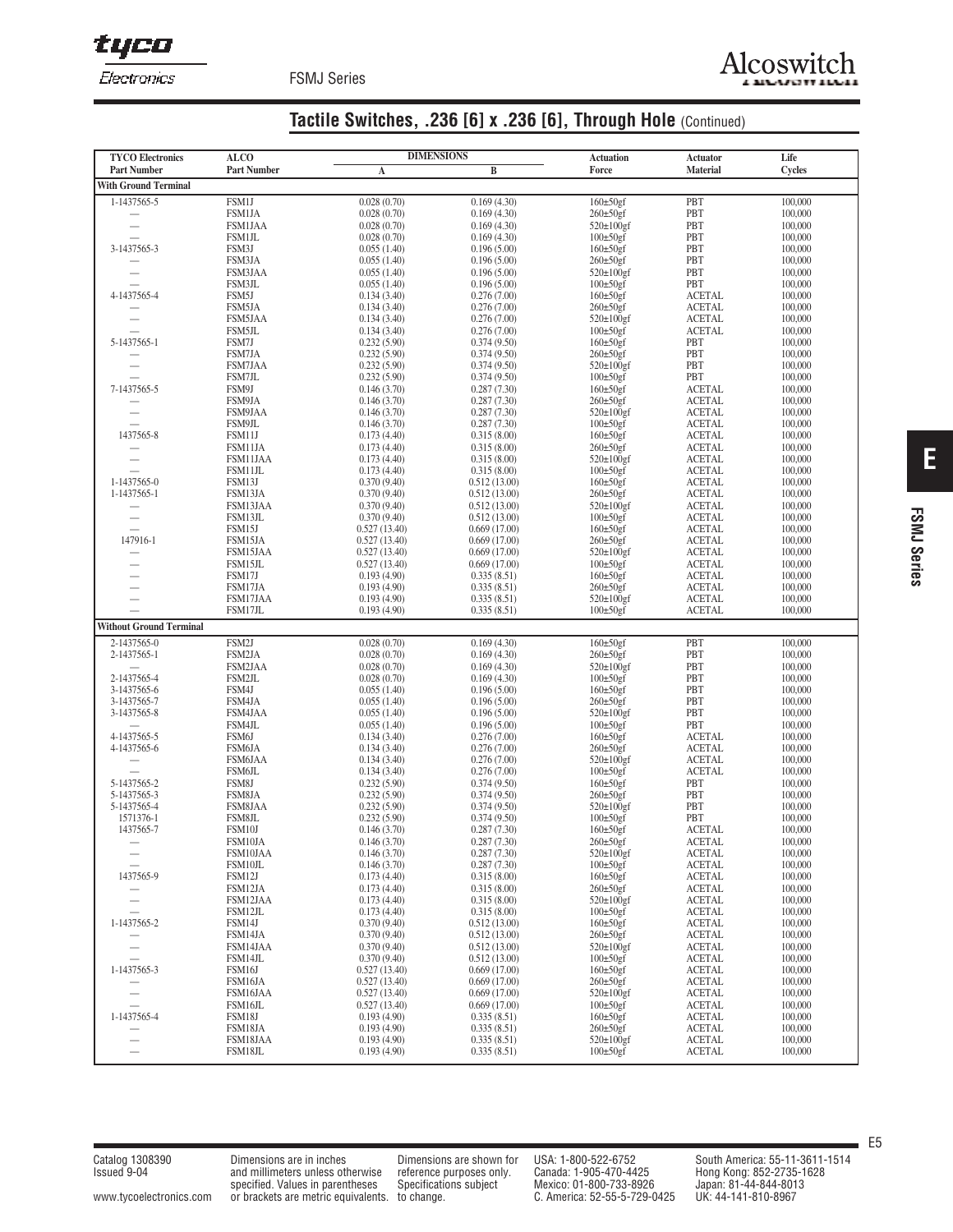tyco

FSMJRT Series

# **Tactile Switches, .236 [6] x .236 [6], Radial Tape**

### MATERIAL SPECIFICATIONS:

#### ENVIRONMENTAL SPECIFICATIONS

|                                      | Operating Temperature -40°F to +221°F (-40°C to +105°C) |
|--------------------------------------|---------------------------------------------------------|
|                                      |                                                         |
| Solder Heat Resistance See Page M3-4 |                                                         |

## TYPICAL PERFORMANCE CHARACTERISTICS:

| Initial Contact Resistance 100 Milliohms max. |  |
|-----------------------------------------------|--|
|                                               |  |
| Dielectric Strength 500 VAC for 1 minute      |  |
| Actuation Force See Below                     |  |
|                                               |  |
| Life Expectancy Up to 100,000 Cycles          |  |







FSM4JRT

| <b>Tyco</b><br><b>Electronics</b> | Alcoswitch      | <b>Dimension</b><br>A | <b>Actuation</b><br>Force |
|-----------------------------------|-----------------|-----------------------|---------------------------|
| 2-1437565-6                       | <b>FSM2JRT</b>  | 4.3(0.169)            | $160 + (-50)$ gm          |
| 2-1437565-2                       | <b>FSM2JART</b> | 4.3(0.169)            | $260 + (-75)$ gm          |
| 4-1437565-0                       | FSM4JRT         | $5.0$ $(.197)$        | $160 + (-50)$ gm          |
| 147997-1                          | FSM4JART        | $5.0$ $(.197)$        | $260 + (-75)$ gm          |
| 4-1437565-8                       | <b>FSM6JRT</b>  | 7.0(.276)             | $160 + (-50)$ gm          |
| 1571402-1                         | FSM6JART        | 7.0(.276)             | $260 + (-75)$ gm          |
| 147694-1                          | <b>FSM8JRT</b>  | 9.5(.374)             | $160 + (-50)$ gm          |
| 147871-1                          | <b>FSM8JART</b> | 9.5(.374)             | $260 + (-75)$ gm          |
| 1571010-1                         | FSM14JRT        | 13.0 (.512)           | $160 + (-50)$ gm          |

E6

**E**

**FSMJRT Series**

**FSMJRT Series** 

and millimeters unless otherwise reference purposes only. specified. Values in parentheses Specifications subject Mexico: 01-800-733-8926<br>or brackets are metric equivalents. to change. <br>C. America: 52-55-5-729-0425 www.tycoelectronics.com or brackets are metric equivalents. to change.

Catalog 1308390 Dimensions are in inches Dimensions are shown for USA: 1-800-522-6752 South America: 55-11-3611-1514<br>Issued 9-04 and millimeters unless otherwise reference purposes only. Canada: 1-905-470-4425 Hong Kong: 8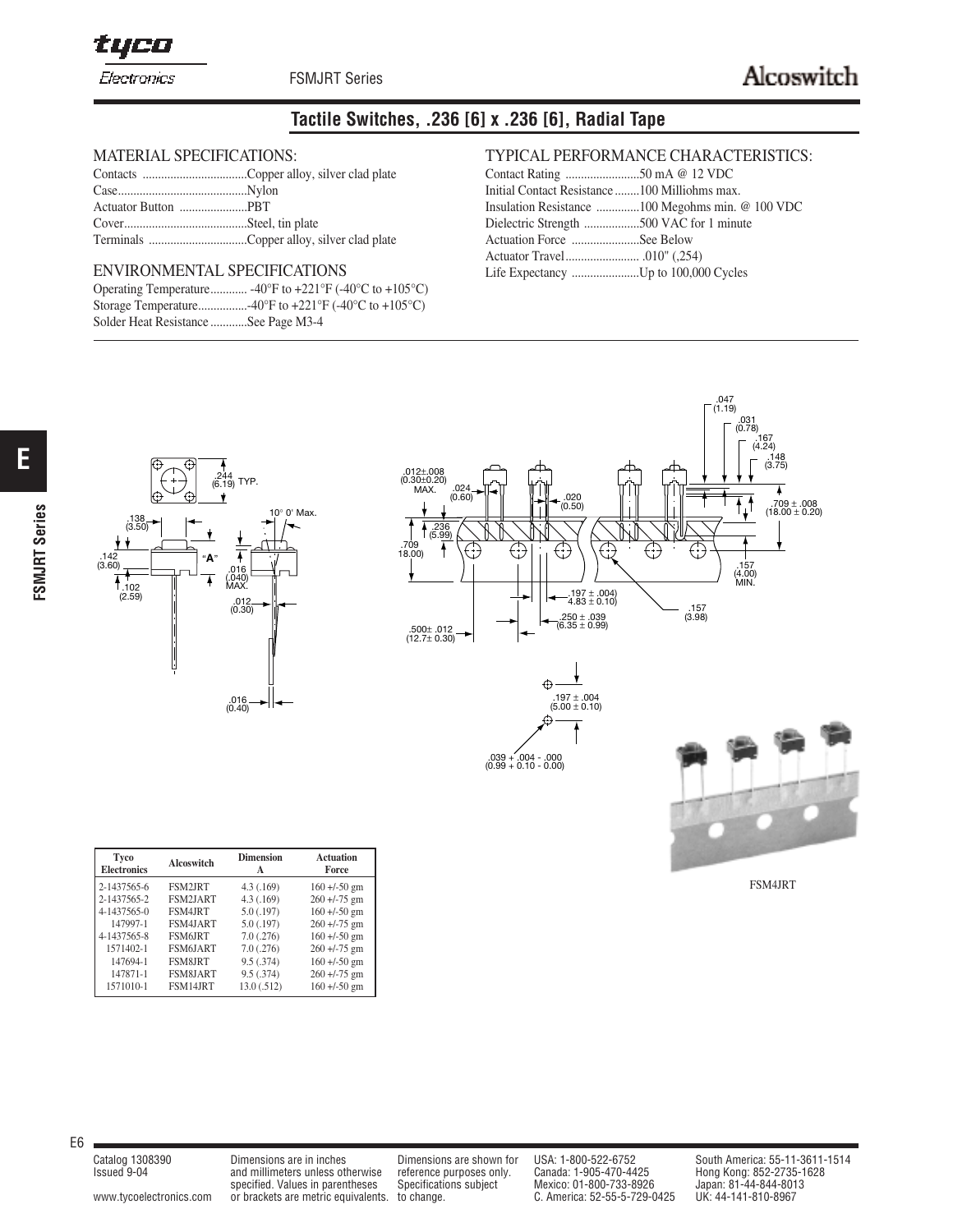tyco

FSMRAJ Series

## **Tactile Switches, .236 [6] x .236 [6], Right Angle**

#### MATERIAL SPECIFICATIONS:

# ENVIRONMENTAL SPECIFICATIONS

|                                      | Operating Temperature -4°F to +185°F (-20°C to +85°C) |
|--------------------------------------|-------------------------------------------------------|
|                                      |                                                       |
| Solder Heat Resistance See Page M3-4 |                                                       |

#### TYPICAL PERFORMANCE CHARACTERISTICS:

| Initial Contact Resistance 100 Milliohms max. |                                        |
|-----------------------------------------------|----------------------------------------|
|                                               |                                        |
| Dielectric Strength 500 VAC for 1 minute      |                                        |
| Actuation Force See Below                     |                                        |
|                                               |                                        |
|                                               | Up to 50,000 Cycles 520 GF (AA option) |



#### PART NUMBERING SEQUENCE

|                                                    | <b>Model</b>                                                                                                                                                                                                                        | <b>Actuator</b><br>Length  |                                                                                                                                                                                                                     | <b>Temperature</b>                                                                                 | <b>Actuation</b><br>Force | $\pm 50$ g Tolerance                                                                      |    |
|----------------------------------------------------|-------------------------------------------------------------------------------------------------------------------------------------------------------------------------------------------------------------------------------------|----------------------------|---------------------------------------------------------------------------------------------------------------------------------------------------------------------------------------------------------------------|----------------------------------------------------------------------------------------------------|---------------------------|-------------------------------------------------------------------------------------------|----|
| <b>CONSULT FACTORY</b><br><b>FOR OTHER OPTIONS</b> | <b>FSMRA</b><br><b>ACTUATOR</b><br><b>LENGTH</b><br>DM "A"<br>$.022$ " $(0.56)$<br>$.049$ " $(1,24)$<br>$.128$ " $(3.25)$<br>$.226$ " $(5.74)$<br>$.140$ " $(3,55)$<br>$.167$ " $(4.24)$<br>$.364$ " $(9,24)$<br>$.522$ " $(13,26)$ | 2<br>3<br>4<br>5<br>6<br>8 | <b>SWITCH</b><br><b>HEIGHT</b><br>DIM 'B'<br>$.124$ " $(3,15)$<br>$.152$ " $(3,86)$<br>$.230$ " $(5,84)$<br>$.329$ " $(8,36)$<br>$.242$ " $(6,15)$<br>$.269$ " $(6,85)$<br>$.467$ " $(11,86)$<br>$.624$ " $(15,85)$ | $BLANK = STD. TEMP.$<br>$H = HIGH$ TEMP.<br><b>MATERIAL: CASE, PPS</b><br>(ACTUATOR OPTIONS 1 - 2) | <b>ACTUATOR, PPS</b>      | $BLANK = 160 g (STD.)$<br>$A = 260$ g (OPT.)<br>$AA = 520 g (OPT.)$<br>$L = 100$ g (OPT.) | E7 |

Catalog 1308390 Dimensions are in inches Dimensions are shown for USA: 1-800-522-6752 South America: 55-11-3611-1514<br>Issued 9-04 and millimeters unless otherwise reference purposes only. Canada: 1-905-470-4425 Hong Kong: 8 Issued 9-04 **and millimeters unless otherwise** reference purposes only. Canada: 1-905-470-4425 specified. Values in parentheses Specifications subject Mexico: 01-800-733-8926 www.tycoelectronics.com or brackets are metric equivalents. to change. C. America: 52-55-5-729-0425 UK: 44-141-810-8967

**E**

**FSMRAJ Series**

**FSMRAJ Series**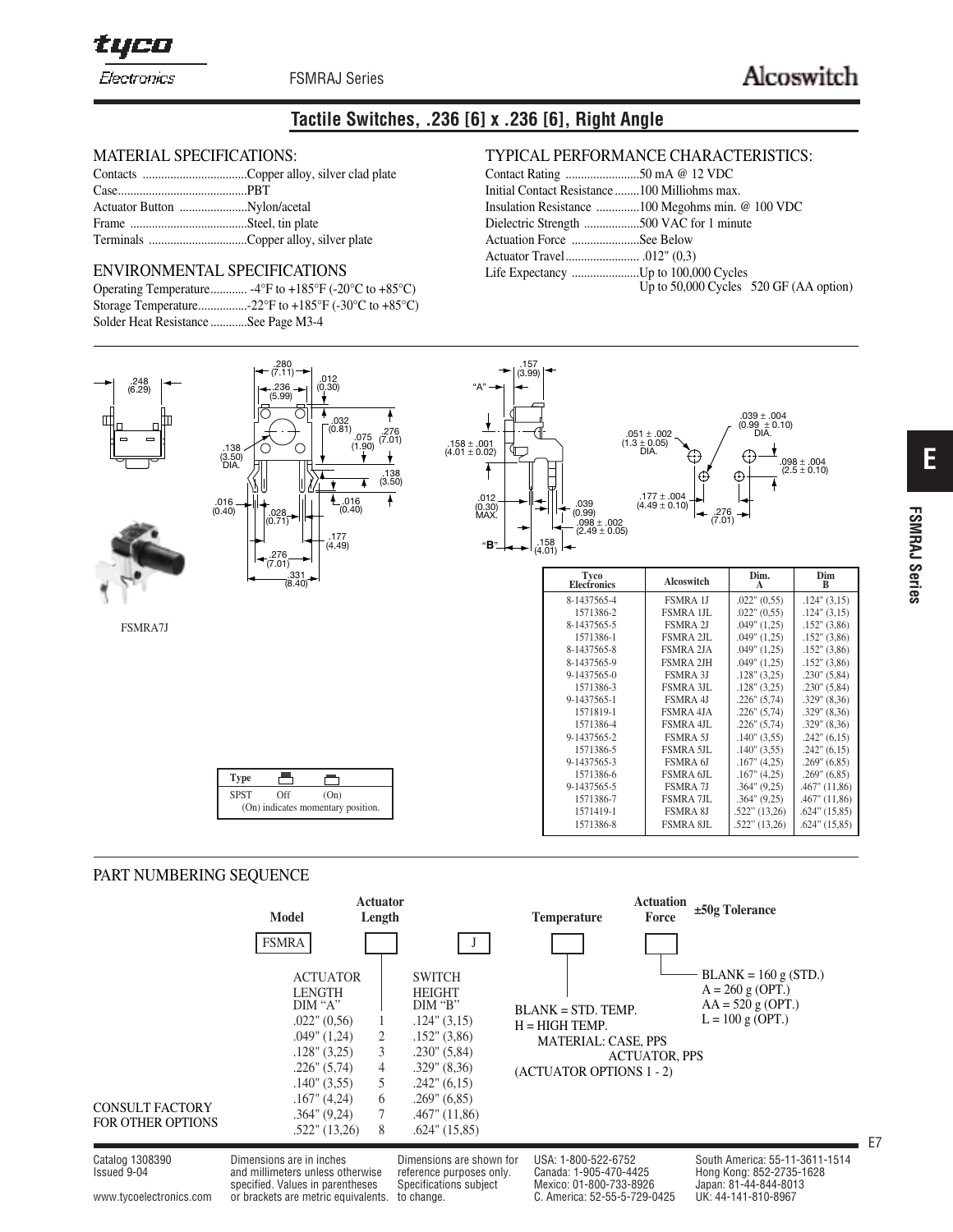

# **Tactile Switches, .236 [6] x .236 [6], Square Button, Straight or Right Angle**

### MATERIAL SPECIFICATIONS:

| Frame (R/A) Steel, tin plate |  |
|------------------------------|--|
|                              |  |

#### ENVIRONMENTAL SPECIFICATIONS

|                                      | Operating Temperature $-4^{\circ}F$ to $+185^{\circ}F$ (-20 $^{\circ}C$ to $+85^{\circ}C$ ) |
|--------------------------------------|---------------------------------------------------------------------------------------------|
|                                      |                                                                                             |
| Solder Heat Resistance See Page M3-4 |                                                                                             |

STROKE

## TYPICAL PERFORMANCE CHARACTERISTICS:

| Initial Contact Resistance 100 Milliohms Max. |                                                  |
|-----------------------------------------------|--------------------------------------------------|
|                                               | Insulation Resistance 100 Megohms min. @ 100 VDC |
| Dielectric Strength 500 VAC for 1 minute      |                                                  |
|                                               |                                                  |
|                                               |                                                  |
|                                               |                                                  |
|                                               |                                                  |

#### *6 x 6 mm*  $.142$   $.138$ <br>(3.60)  $(3.60)$ 38<br>50) .071  $\rightarrow$ (1.80)  $\sim$  1 .027  $\alpha$ .236 (0.68) .039 (5.99 ) (5.99 ) (0.99)  $\overline{\phantom{0}}$ .028 (0.71 ) ـــ 010.<br>(0.25)<br>STROKE TYP. TYP. TYP. TYP. STROKE ł € ↔  $\ddot{\phantom{1}}$ .311 (7.89 ) .177 FSMCDA DIM. A .177 (4.49)  $491$  (4.49)  $\mathbb{I}^{\bullet\bullet}$ SQUARE BUTTON क़ ¢. 4  $\overline{\mathbf{f}}$ .295 (7.5) .043 (1.09) .134 .256 (6.50) (3.40) .071 .012 (0.30) .071 (1.80) .154 (3.91) .028

.236 (5.99)

"A"

| 7-1437565-8<br><b>FSMCD</b><br>.095(2.42)<br>Off<br><b>SPST</b><br>(On)<br>Off<br><b>SPST</b><br>(On)<br>7-1437565-9<br>.110(2.80)<br><b>FSMCDA</b><br>(On) indicates momentary position. | Tyco<br><b>Electronics</b> | Alcoswitch | Dim. A | <b>Type</b> |  | Force         |
|-------------------------------------------------------------------------------------------------------------------------------------------------------------------------------------------|----------------------------|------------|--------|-------------|--|---------------|
|                                                                                                                                                                                           |                            |            |        |             |  | $100 \pm 50g$ |
|                                                                                                                                                                                           |                            |            |        |             |  | $160 \pm 50g$ |
|                                                                                                                                                                                           |                            |            |        |             |  |               |

*6 x 6 mm*





.177 <sup>±</sup> .004 (4.49 <sup>±</sup> 0.10)



FSMRACDA

| <b>Tyco</b><br><b>Electronics</b> | Alcoswitch      | Dim. A     | Force         |
|-----------------------------------|-----------------|------------|---------------|
| 9-1437565-9                       | <b>FSMRACD</b>  | .095(2.42) | $100 \pm 50g$ |
| 1437566-1                         | <b>FSMRACDA</b> | .110(2.80) | $160 \pm 50g$ |

E8

www.tycoelectronics.com or brackets are metric equivalents. to change. C. America: 52-55-5-729-0425

and millimeters unless otherwise reference purposes only.

specified. Values in parentheses Specifications subject Mexico: 01-800-733-8926 Japan: 81-44-844-801<br>1996) C. America: 52-55-5-729-0425 UK: 44-141-810-8967

Catalog 1308390 Dimensions are in inches Dimensions are shown for USA: 1-800-522-6752 South America: 55-11-3611-1514<br>Issued 9-04 and millimeters unless otherwise reference purposes only. Canada: 1-905-470-4425 Hong Kong: 8

.256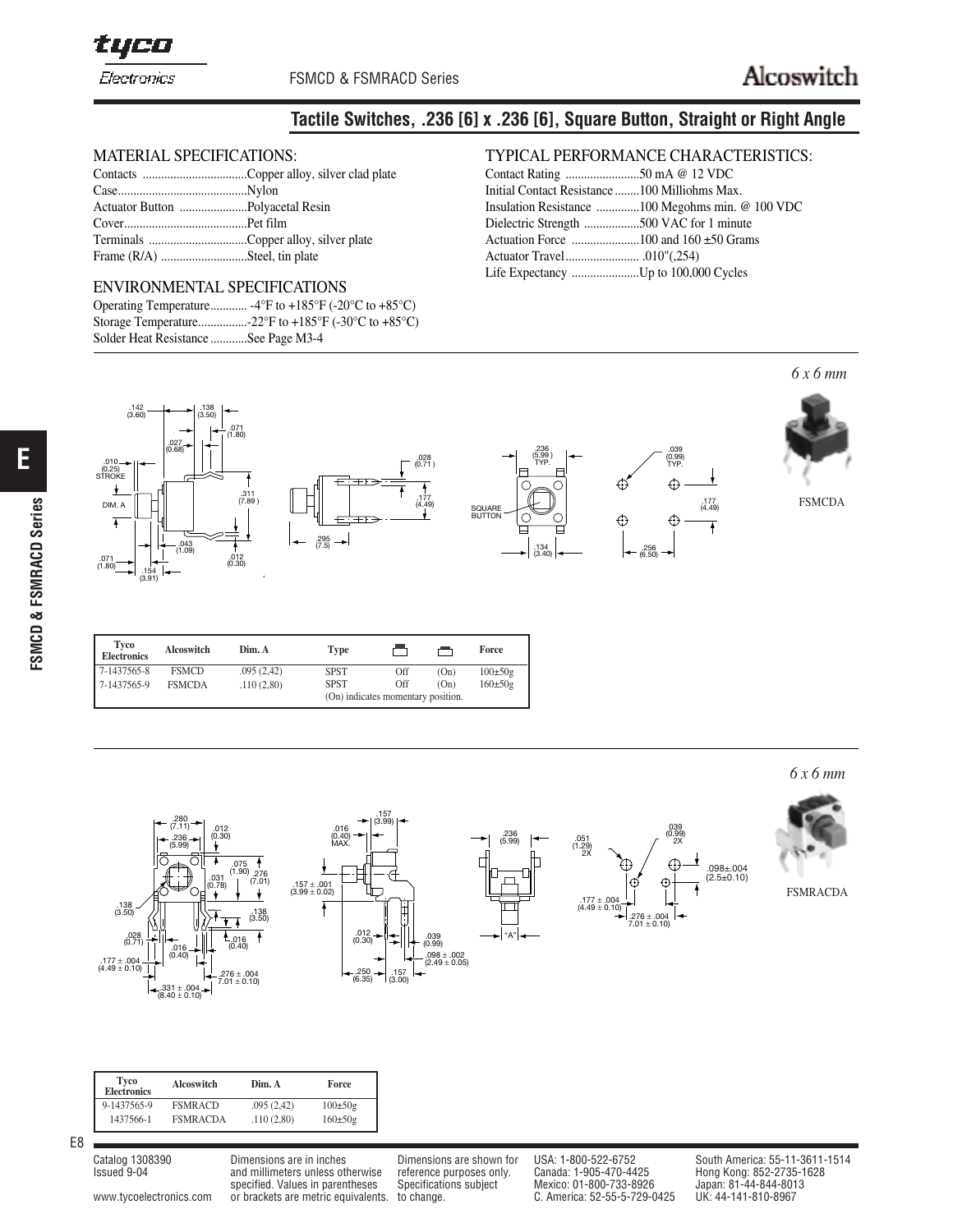tyco

Electronics

FSMSM/JM Series

# **Tactile Switches, .138 [3.5] x .236 [6], Surface Mount**

## MATERIAL SPECIFICATIONS:

| Actuator Material FSMSM: Nylon |                   |
|--------------------------------|-------------------|
|                                | <b>FSMJM: PPS</b> |
|                                |                   |
|                                |                   |

#### ENVIRONMENTAL SPECIFICATIONS:

|  | Solder Heat Resistance FSMSM IR Soldering EIA-364-56, |
|--|-------------------------------------------------------|
|  | Procedure 5 Level 1, $215^{\circ}$ C                  |
|  | FSMJM IR Soldering per EIA 364-56                     |
|  | Procedure 5, level 2, $464^{\circ}F(240^{\circ}C)$    |

## TYPICAL PERFORMANCE CHARACTERISTICS:

| Initial Contact Resistance 100 Milliohms max. |                                          |
|-----------------------------------------------|------------------------------------------|
|                                               |                                          |
|                                               | Dielectric Strength 500 VAC for 1 minute |
|                                               |                                          |
| Life Expectancy 20,000-40,000 Cycles          |                                          |





| <b>Electronics</b> | AICOSWItch  | 1 vpe       | DIM. A     | Actuation Force | <b>Packaging</b> | Cycle  |
|--------------------|-------------|-------------|------------|-----------------|------------------|--------|
| $147873 - 1$       | FSMJM5.0ATR | <b>SPST</b> | .197(5.00) | $180+50$        | Reel             | 40,000 |
| 147873-2           | FSMJM4.3ATR | <b>SPST</b> | .169(4.30) | $180+50$        | Reel             | 40,000 |
| 147873-3           | FSMJM3.5ATR | <b>SPST</b> | .138(3.50) | $180+50$        | Reel             | 40,000 |
| $147942 - 1$       | FSMJM4.3    | <b>SPST</b> | .169(4.30) | $130+50$        | Bulk             | 40,000 |
| 147942-2           | FSMJM4.3TR  | <b>SPST</b> | .169(4.30) | $130+50$        | Reel             | 40,000 |

and millimeters unless otherwise reference purposes only. specified. Values in parentheses Specifications subject Mexico: 01-800-733-8926 Japan: 81-44-844-801<br>1996) C. America: 52-55-5-729-0425 UK: 44-141-810-8967 www.tycoelectronics.com or brackets are metric equivalents. to change. C. America: 52-55-5-729-0425

Catalog 1308390 Dimensions are in inches Dimensions are shown for USA: 1-800-522-6752 South America: 55-11-3611-1514<br>Issued 9-04 and millimeters unless otherwise reference purposes only. Canada: 1-905-470-4425 Hong Kong: 8

E9

 $\mathsf{T}$  .087